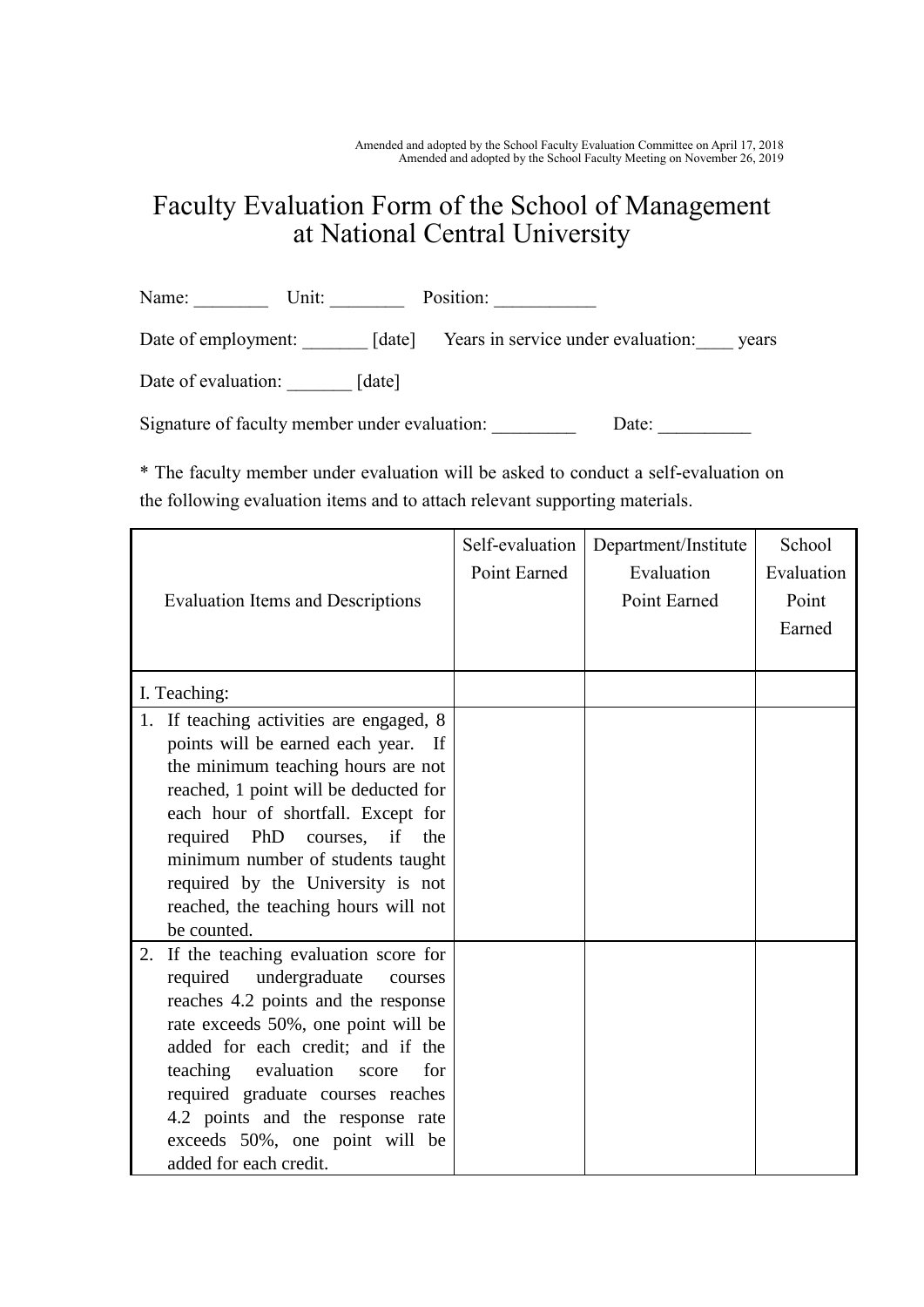|    | 3. For advising a master's program          |  |  |
|----|---------------------------------------------|--|--|
|    |                                             |  |  |
|    | student (not including in-service           |  |  |
|    | master's program) until graduation,         |  |  |
|    | 0.5 point will be earned for each           |  |  |
|    | student, and for advising a PhD             |  |  |
|    | program student until graduation,           |  |  |
|    | one point will be earned for each           |  |  |
|    | student, to the extent of not               |  |  |
|    | exceeding 10 points in four years.          |  |  |
| 4. | If the Excellence in Teaching Award         |  |  |
|    | of the School is received, 3 points         |  |  |
|    | will be awarded; if the Excellence in       |  |  |
|    | Teaching Award of the University is         |  |  |
|    | received, 3 more points will be             |  |  |
|    | awarded; and if the Excellent               |  |  |
|    | Faculty Award of the University is          |  |  |
|    | received, 10 more points will be            |  |  |
|    | awarded.                                    |  |  |
|    | II. Research                                |  |  |
|    | service<br>1. For<br>the<br>principal<br>as |  |  |
|    | investigator of a project sponsored         |  |  |
|    | by the Ministry of Science and              |  |  |
|    | Technology or a project valued at           |  |  |
|    | over NT\$300,000 and commissioned           |  |  |
|    | by a public or private organization         |  |  |
|    | (limited to a project registered with       |  |  |
|    | Research and Development<br>the             |  |  |
|    | Office), 4 points will be earned each       |  |  |
|    | year. In case of service as a               |  |  |
|    | co-investigator of the project, 2           |  |  |
|    |                                             |  |  |
|    | points will be earned. Such points as       |  |  |
|    | earned shall not exceed 8 in 4 years.       |  |  |
| 2. | The point awarding standards for            |  |  |
|    | publications are provided as follows:       |  |  |
|    | (i) 18 points for each publication in       |  |  |
|    | outstanding management school               |  |  |
|    | journals.                                   |  |  |
|    | (ii) 15 points for each publication in      |  |  |
|    | the SSCI academic journals.                 |  |  |
|    | (iii)12 points for the SCI academic         |  |  |
|    | journals.                                   |  |  |
|    | $(iv)$ 10 points for each publication in    |  |  |
|    | Grade 1 and Grade 2 TSSCI core              |  |  |
|    | journals or any academic journal            |  |  |
|    | on the formal CSSCI list.                   |  |  |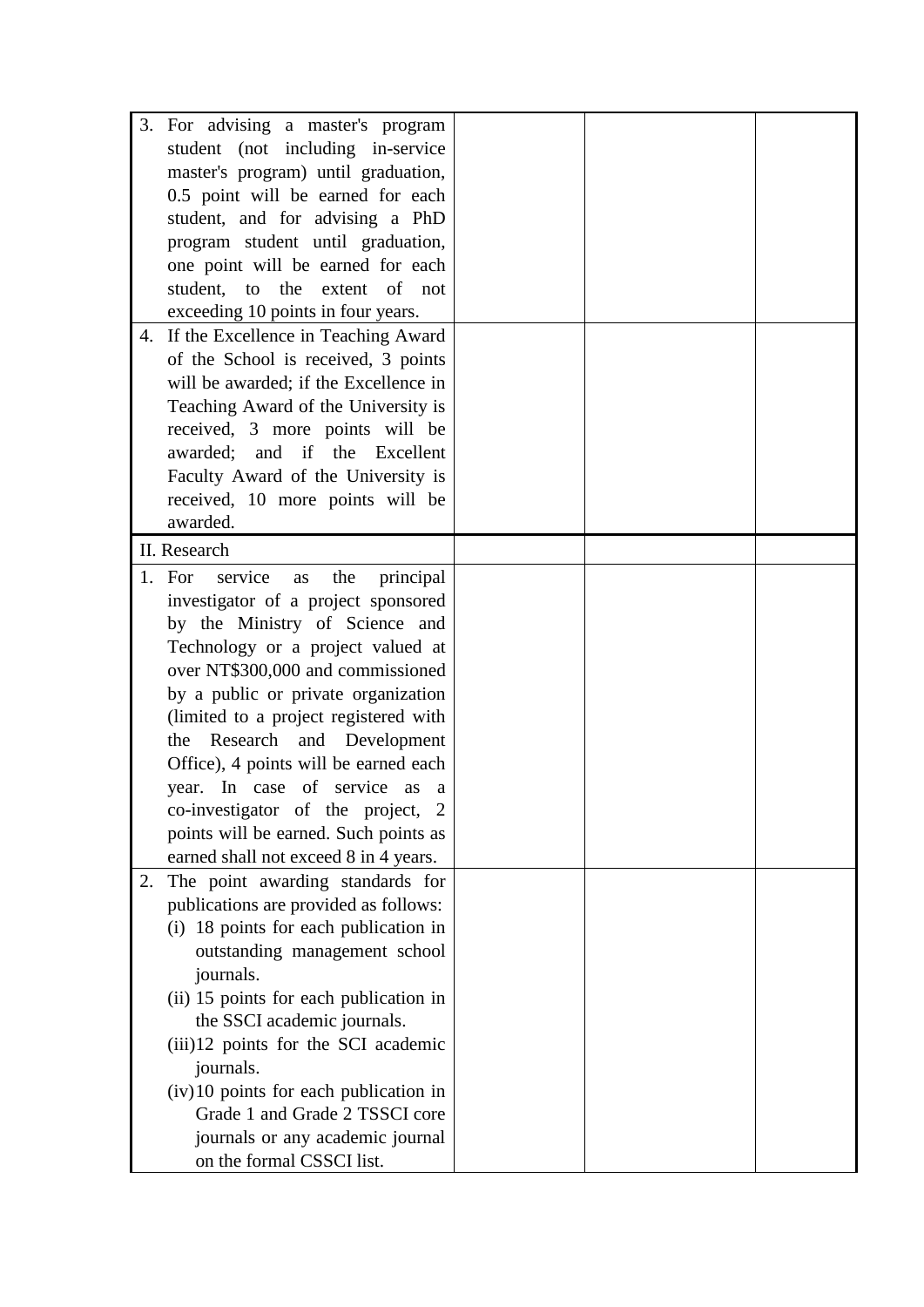| (v) 5 points for each publication in        |  |  |
|---------------------------------------------|--|--|
| any other domestic or overseas              |  |  |
| academic journal with a peer                |  |  |
| review system.                              |  |  |
| (vi)2 points for each publication           |  |  |
| presented not in Mandarin in an             |  |  |
| international seminar with an               |  |  |
| anonymous peer review system                |  |  |
| for up to 8 points in 4 years.              |  |  |
| (vii) For a publication authored by         |  |  |
| more than one individual, the               |  |  |
| points shall be calculated by the           |  |  |
| following formula:                          |  |  |
| The Points = $(2/(Number of$                |  |  |
| Authors $+1$ <sup>*</sup> (Points for Sole  |  |  |
| Author)                                     |  |  |
| 20 points for each Ministry of<br>3.        |  |  |
| Science and Technology Academic             |  |  |
| Research Award and 10 points for            |  |  |
| each Wu Ta-yu Academic Award.               |  |  |
|                                             |  |  |
| III. Counselling and services               |  |  |
|                                             |  |  |
| 10 points for service as an editor of<br>1. |  |  |
| an international journal, a governor,       |  |  |
| supervisor, or secretary general of an      |  |  |
| international academic society; and 5       |  |  |
| points for service as an editor of a        |  |  |
| domestic<br>TSSCI journal<br><b>or</b><br>a |  |  |
| governor, supervisor, or secretary          |  |  |
| general of a domestic academic              |  |  |
| society                                     |  |  |
| 3 points each year for the service as<br>2. |  |  |
| a student advisor, 2 points for the         |  |  |
| service as a member of all levels of        |  |  |
| committees at the University, 6             |  |  |
| for each<br>departmental<br>points          |  |  |
| recommendation for an excellent             |  |  |
| student advisor, 6 more points for          |  |  |
| the School's recommendation for an          |  |  |
| excellent student advisor, and 10           |  |  |
| more points for receiving the               |  |  |
| Excellent Student Advisor Award of          |  |  |
| the University.                             |  |  |
| 6 points for receiving the Public<br>3.     |  |  |
| Service Award of the School, and 10         |  |  |
| more points for receiving a service         |  |  |